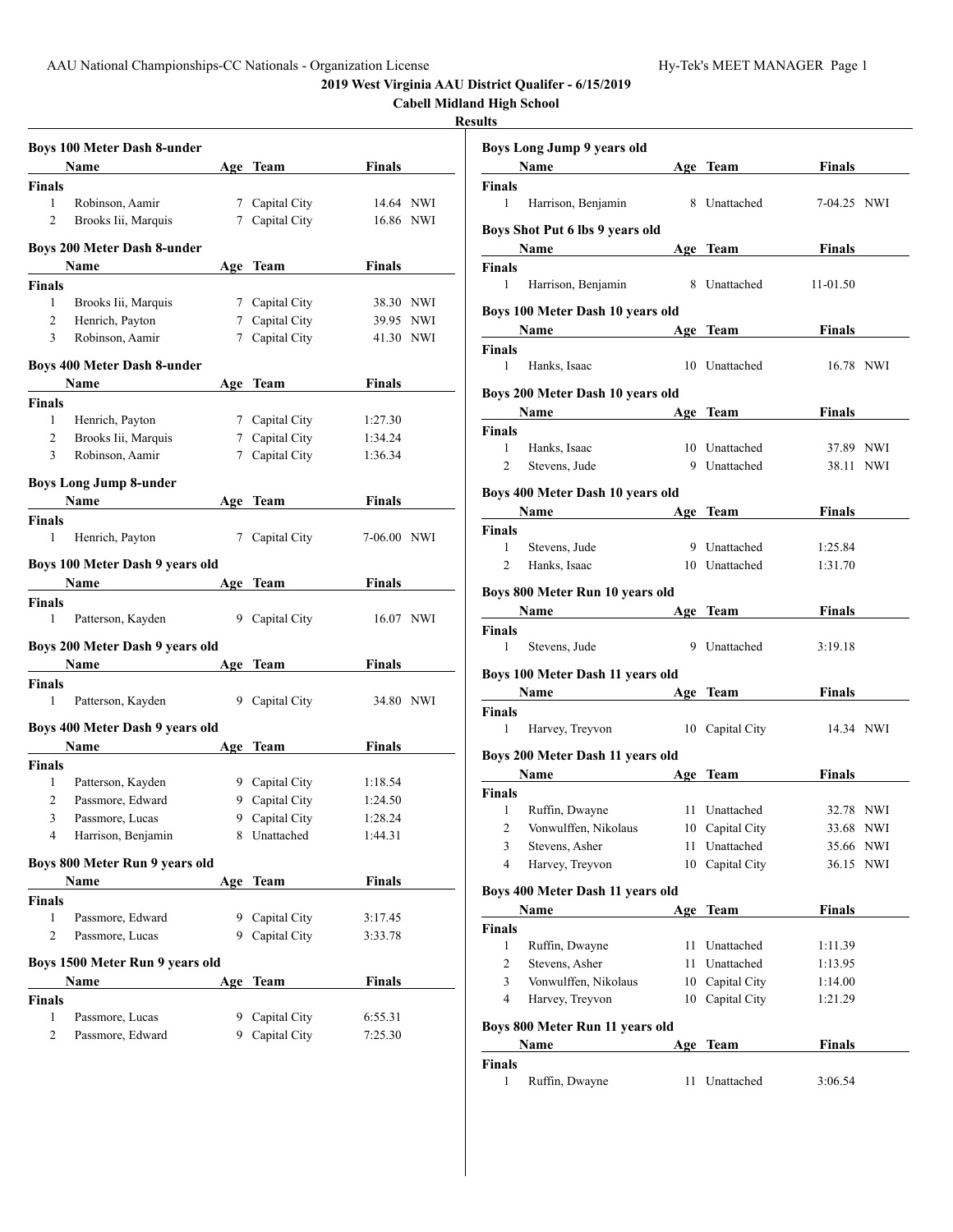**2019 West Virginia AAU District Qualifer - 6/15/2019**

|                    |                                                   |                 |               | 2012 west virginia AAU District Quanter<br><b>Cabell Midland High School</b> |                                    |
|--------------------|---------------------------------------------------|-----------------|---------------|------------------------------------------------------------------------------|------------------------------------|
|                    | Finals  (Boys 800 Meter Run 11 years old)         |                 |               | <b>Results</b>                                                               |                                    |
|                    | Name<br><b>Example 2</b> Age Team                 |                 | <b>Finals</b> |                                                                              | <b>Boys 200 Meto</b>               |
| $\overline{2}$     | Stevens, Asher                                    | 11 Unattached   | 3:06.91       |                                                                              | Name                               |
| 3                  | Vonwulffen, Nikolaus 10 Capital City              |                 | 3:11.05       |                                                                              | <b>Finals</b>                      |
|                    |                                                   |                 |               |                                                                              | $\mathbf{1}$<br>Kellum             |
|                    | Boys 80 Meter Hurdles 11 years old                |                 |               |                                                                              | 2<br>Lewis,                        |
|                    | Name Age Team                                     |                 | <b>Finals</b> |                                                                              | <b>Boys 400 Meto</b>               |
| Finals             |                                                   |                 |               |                                                                              | Name                               |
| 1                  | Cress, Kellen                                     | 11 Una Lktc     | 18.47 NWI     |                                                                              | Finals                             |
|                    | Boys High Jump 11 years old                       |                 |               |                                                                              | 1<br>Kellum                        |
|                    | Name                                              | Age Team        | Finals        |                                                                              | $\overline{c}$<br>Lewis,           |
| Finals             |                                                   |                 |               |                                                                              |                                    |
| 1                  | Cress, Kellen                                     | 11 Una Lktc     | $3 - 06.00$   |                                                                              | <b>Boys High Jun</b>               |
|                    |                                                   |                 |               |                                                                              | <b>Name</b>                        |
|                    | Boys Long Jump 11 years old                       |                 |               |                                                                              | Finals                             |
|                    | Name<br>the control of the control of the control | Age Team        | Finals        |                                                                              | 1<br>Kellum                        |
| Finals             |                                                   |                 |               |                                                                              | <b>Boys Long Jun</b>               |
| $\mathbf{1}$       | Cress, Kellen                                     | 11 Una Lktc     | 10-11.75 NWI  |                                                                              | Name                               |
|                    | Boys Shot Put 6 lbs 11 years old                  |                 |               |                                                                              |                                    |
|                    |                                                   |                 |               |                                                                              | Finals<br>$\mathbf{1}$             |
|                    | Name                                              | Age Team        | <b>Finals</b> |                                                                              | Petty, O                           |
| Finals             |                                                   |                 |               |                                                                              | <b>Boys 100 Meto</b>               |
| $\mathbf{1}$       | Bridges, Carter                                   | 11 Southern Spe | 20-02.00      |                                                                              | Name                               |
|                    | Boys Discus Throw 1.0 Kg 11 years old             |                 |               |                                                                              | <b>Finals</b>                      |
|                    | <b>Example 2</b> Age Team<br>Name                 |                 | Finals        |                                                                              | Mclaug<br>1                        |
| Finals             |                                                   |                 |               |                                                                              | 2<br>Tyler, 0                      |
| 1                  | Bridges, Carter                                   | 11 Southern Spe | $48 - 11$     |                                                                              |                                    |
|                    |                                                   |                 |               |                                                                              | <b>Boys 200 Mete</b>               |
|                    | Boys Javelin Throw Turbo (400 g 11 years old      |                 |               |                                                                              | <b>Name</b>                        |
|                    | Name<br><b>Example 2</b> Age Team                 |                 | <b>Finals</b> |                                                                              | <b>Finals</b>                      |
| Finals             |                                                   |                 |               |                                                                              | Mclaug<br>1                        |
| 1                  | Bridges, Carter 11 Southern Spe                   |                 | $45 - 06$     |                                                                              | 2<br>Tyler, 0                      |
|                    | Boys 100 Meter Dash 12 years old                  |                 |               |                                                                              | 3<br>Lowe,                         |
|                    | Name                                              | Age Team        | Finals        |                                                                              | <b>Boys 400 Meto</b>               |
|                    |                                                   |                 |               |                                                                              | Name                               |
| <b>Finals</b><br>1 | Higginbotham, Isaiah 11 Capital City              |                 |               |                                                                              |                                    |
|                    |                                                   |                 | 16.47 NWI     |                                                                              | Finals<br>Tyler, 0<br>$\mathbf{1}$ |
|                    | Boys 200 Meter Dash 12 years old                  |                 |               |                                                                              | 2<br>Lowe,                         |
|                    | Name                                              | Age Team        | <b>Finals</b> |                                                                              |                                    |
| Finals             |                                                   |                 |               |                                                                              | <b>Boys 800 Meto</b>               |
| 1                  | Higginbotham, Isaiah                              | 11 Capital City | 32.40 NWI     |                                                                              | <b>Name</b>                        |
|                    |                                                   |                 |               |                                                                              | Finals                             |
|                    | Boys 400 Meter Dash 12 years old                  |                 |               |                                                                              | 1<br>Lowe,                         |
|                    | Name                                              | Age Team        | <b>Finals</b> |                                                                              |                                    |
| Finals             |                                                   |                 |               |                                                                              | <b>Boys 1500 Me</b>                |
| 1                  | Higginbotham, Isaiah                              | 11 Capital City | 1:14.27       |                                                                              | <b>Name</b>                        |
|                    | Boys 100 Meter Dash 13 years old                  |                 |               |                                                                              | Finals                             |
|                    | Name                                              | Age Team        | <b>Finals</b> |                                                                              | 1<br>Munde                         |
| Finals             |                                                   |                 |               |                                                                              | <b>Boys 3000 Me</b>                |
| 1                  | Petty, Qwentyn                                    | 12 51-Unattache | 13.08 NWI     |                                                                              | <b>Name</b>                        |
| 2                  |                                                   |                 |               |                                                                              |                                    |
|                    | Lewis, Dalton                                     | 12 Southern Spe | 15.41 NWI     |                                                                              | <b>Finals</b>                      |

|                | Boys 200 Meter Dash 13 years old         |    |                 |               |  |
|----------------|------------------------------------------|----|-----------------|---------------|--|
|                | Name                                     |    | Age Team        | Finals        |  |
| Finals         |                                          |    |                 |               |  |
| 1              | Kellum, Roman                            |    | 12 Capital City | 29.47 NWI     |  |
| 2              | Lewis, Dalton                            | 12 | Southern Spe    | 33.19 NWI     |  |
|                |                                          |    |                 |               |  |
|                | Boys 400 Meter Dash 13 years old         |    |                 |               |  |
|                | <b>Name</b>                              |    | Age Team        | <b>Finals</b> |  |
| Finals         |                                          |    |                 |               |  |
| 1              | Kellum, Roman                            |    | 12 Capital City | 1:06.18       |  |
| 2              | Lewis, Dalton                            |    | 12 Southern Spe | 1:14.97       |  |
|                | Boys High Jump 13 years old              |    |                 |               |  |
|                | Name                                     |    | Age Team        | Finals        |  |
| Finals         |                                          |    |                 |               |  |
| 1              | Kellum, Roman                            |    | 12 Capital City | 4-08.00       |  |
|                |                                          |    |                 |               |  |
|                | Boys Long Jump 13 years old              |    |                 |               |  |
|                | Name                                     |    | Age Team        | <b>Finals</b> |  |
| Finals         |                                          |    |                 |               |  |
| 1              | Petty, Qwentyn                           | 12 | 51-Unattache    | 14-01.75 NWI  |  |
|                | Boys 100 Meter Dash 14 years old         |    |                 |               |  |
|                | Name                                     |    | Age Team        | <b>Finals</b> |  |
| Finals         |                                          |    |                 |               |  |
| 1              | Mclaughlin, Noah                         |    | 14 Capital City | 12.24 NWI     |  |
| 2              | Tyler, Cavon                             |    | 14 Capital City | 12.89 NWI     |  |
|                | Boys 200 Meter Dash 14 years old         |    |                 |               |  |
|                | Name                                     |    |                 | Finals        |  |
|                |                                          |    | Age Team        |               |  |
| Finals<br>1    | Mclaughlin, Noah                         |    | 14 Capital City | 24.87 NWI     |  |
| 2              | Tyler, Cavon                             |    | 14 Capital City | 28.45 NWI     |  |
| 3 <sup>7</sup> | Lowe, Phoenix                            |    | 13 Capital City | 38.96 NWI     |  |
|                |                                          |    |                 |               |  |
|                | Boys 400 Meter Dash 14 years old         |    |                 |               |  |
|                | Name                                     |    | Age Team        | <b>Finals</b> |  |
| Finals         |                                          |    |                 |               |  |
| 1              | Tyler, Cavon                             |    | 14 Capital City | 1:06.67       |  |
| 2              | Lowe, Phoenix                            |    | 13 Capital City | 1:22.33       |  |
|                | Boys 800 Meter Run 14 years old          |    |                 |               |  |
|                | Name<br><b>Age Team</b>                  |    |                 | Finals        |  |
| Finals         |                                          |    |                 |               |  |
| 1              | Lowe, Phoenix                            |    | 13 Capital City | 3:39.85       |  |
|                |                                          |    |                 |               |  |
|                | Boys 1500 Meter Run 14 years old         |    |                 |               |  |
|                | <b>Example 2</b> Age Team<br><b>Name</b> |    |                 | Finals        |  |
| Finals         |                                          |    |                 |               |  |
| 1              | Mundey, Jackson                          |    | 14 Unattached   | 4:57.49       |  |
|                | Boys 3000 Meter Run 14 years old         |    |                 |               |  |
|                | Name                                     |    | Age Team        | Finals        |  |
| Finals         |                                          |    |                 |               |  |
| 1              | Mundey, Jackson                          |    | 14 Unattached   | 10:31.61      |  |
|                |                                          |    |                 |               |  |